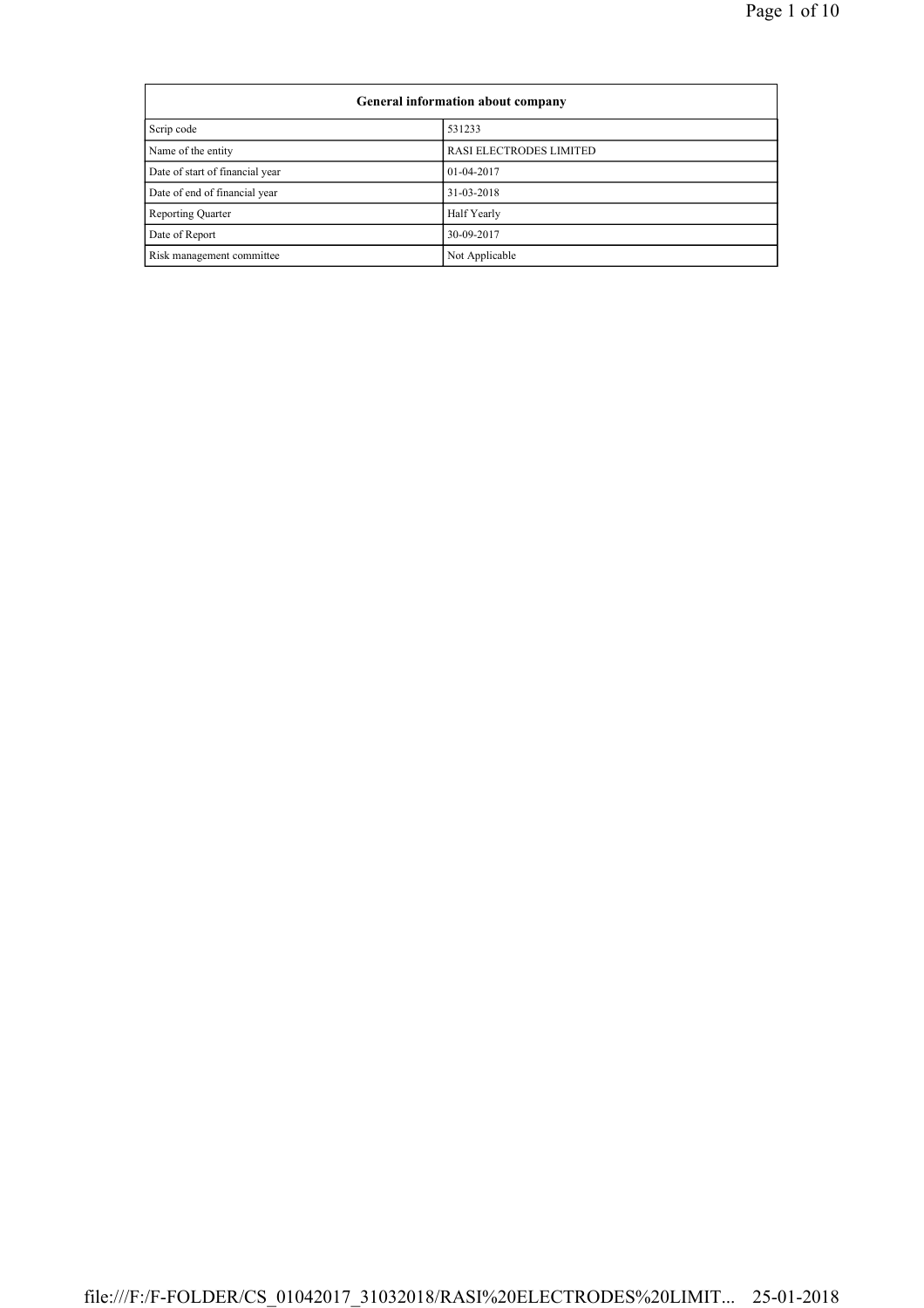| Annexure I                                                                                |  |  |
|-------------------------------------------------------------------------------------------|--|--|
| Annexure I to be submitted by listed entity on quarterly basis                            |  |  |
| I. Composition of Board of Directors                                                      |  |  |
| Disclosure of notes on composition of board of directors explanatory                      |  |  |
| Is there any change in information of board of directors compare to previous quarter   No |  |  |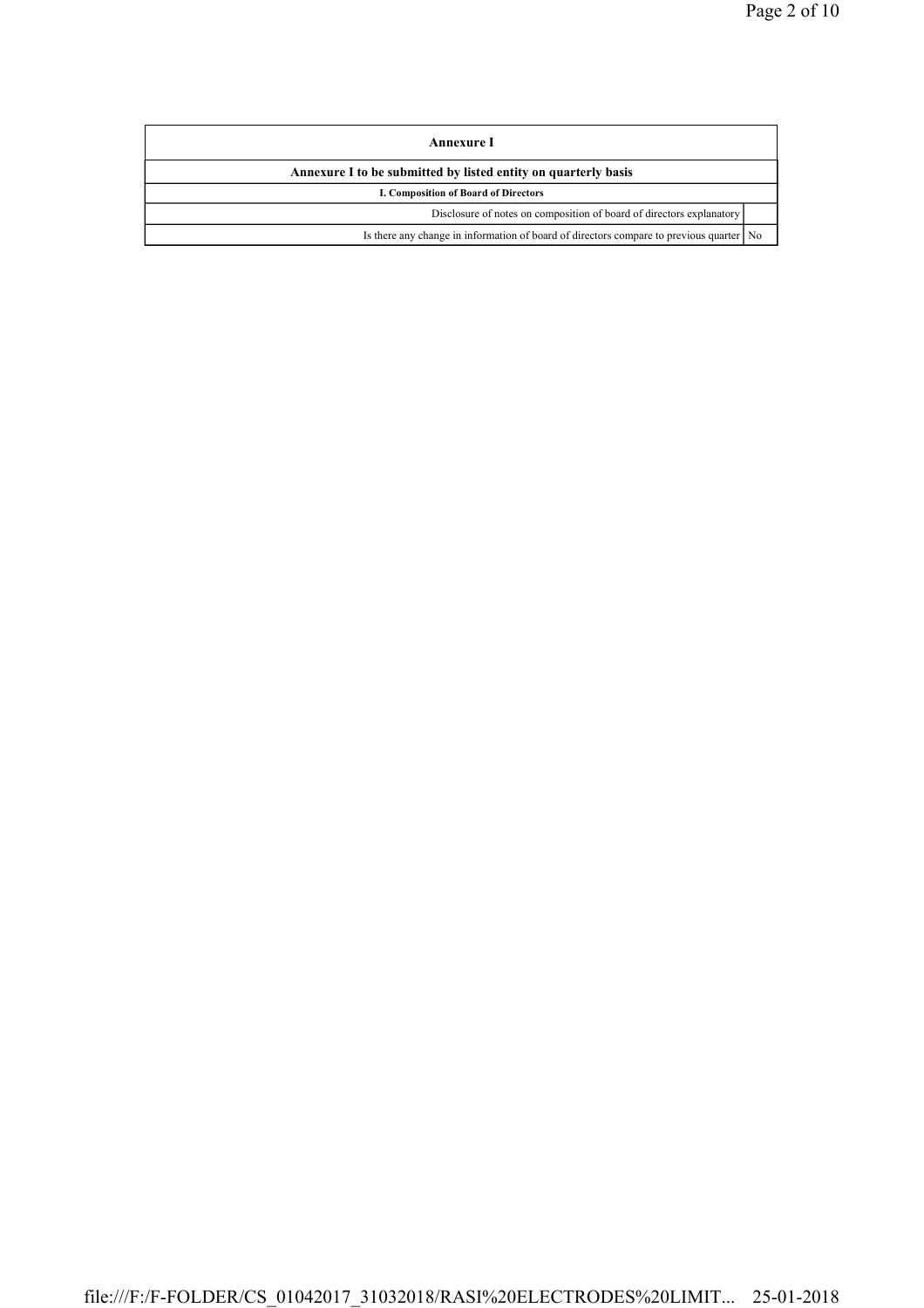| Annexure 1                                                                      |  |  |
|---------------------------------------------------------------------------------|--|--|
| <b>II. Composition of Committees</b>                                            |  |  |
| Disclosure of notes on composition of committees explanatory                    |  |  |
| Is there any change in information of committees compare to previous quarter No |  |  |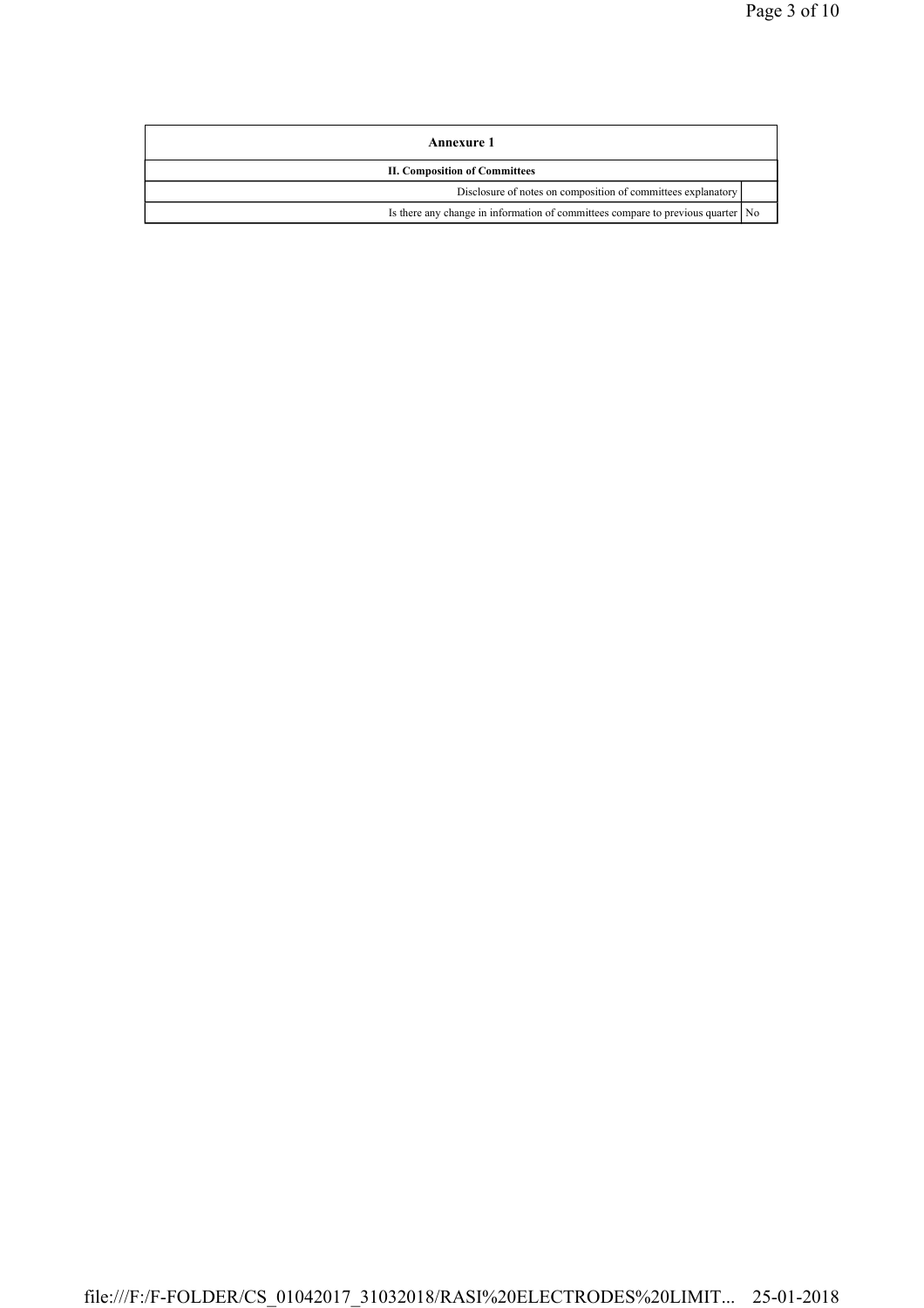|                | <b>Annexure 1</b>                                                |                                                       |                                                                |  |  |
|----------------|------------------------------------------------------------------|-------------------------------------------------------|----------------------------------------------------------------|--|--|
|                | Annexure 1                                                       |                                                       |                                                                |  |  |
|                | <b>III. Meeting of Board of Directors</b>                        |                                                       |                                                                |  |  |
|                | Disclosure of notes on meeting of board of directors explanatory |                                                       |                                                                |  |  |
| <b>Sr</b>      | $Date(s)$ of meeting (if any) in the<br>previous quarter         | Date(s) of meeting (if any) in the<br>current quarter | Maximum gap between any two consecutive (in<br>number of days) |  |  |
| $\mathbf{1}$   | 30-05-2017                                                       |                                                       |                                                                |  |  |
| $\overline{2}$ | 23-06-2017                                                       |                                                       | 23                                                             |  |  |
| $\overline{3}$ |                                                                  | 14-08-2017                                            | 51                                                             |  |  |
| $\overline{4}$ |                                                                  | 14-09-2017                                            | 30                                                             |  |  |
| 5              |                                                                  | 28-09-2017                                            | 13                                                             |  |  |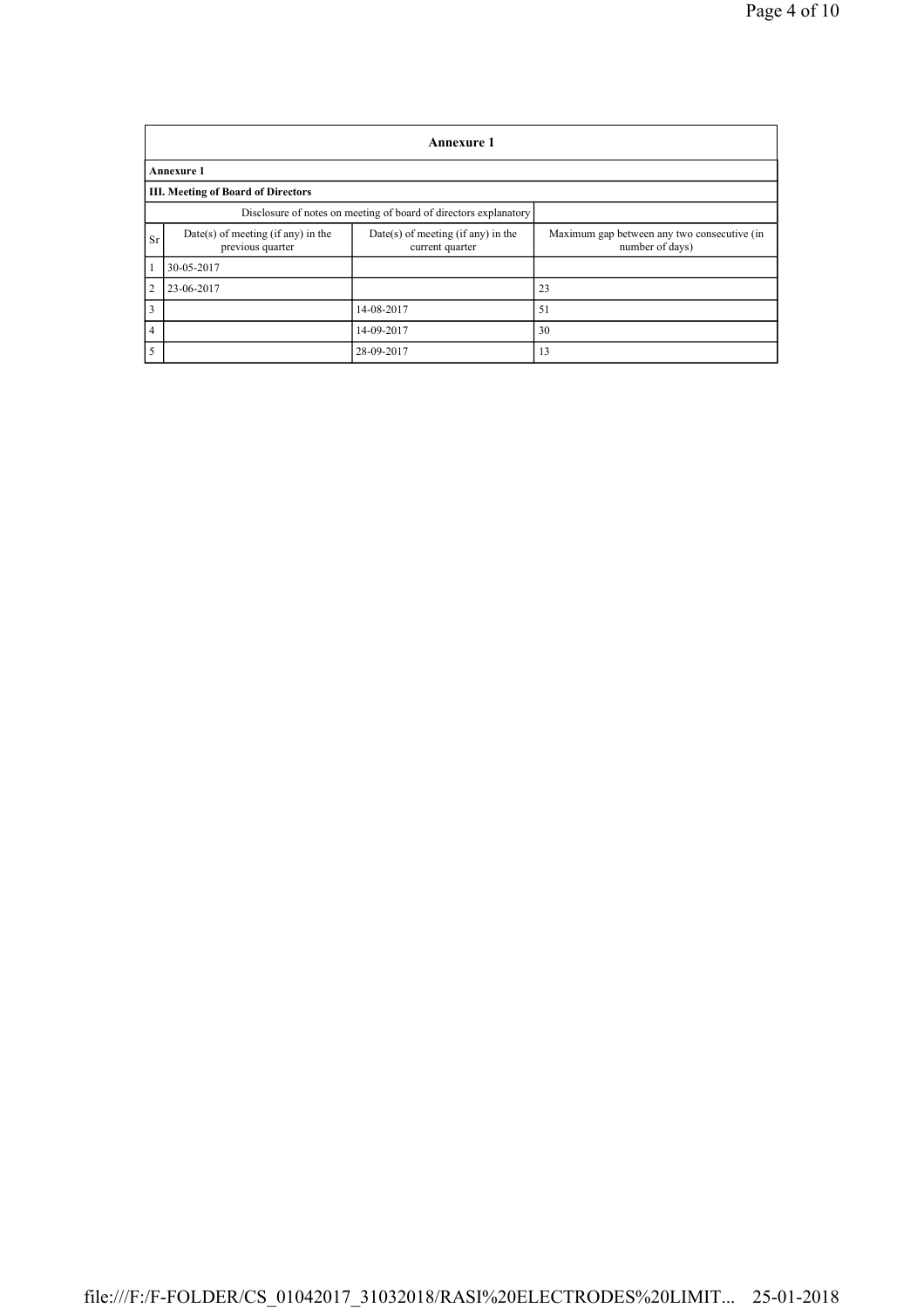|                | <b>Annexure 1</b>                           |                                                                      |                                                     |                                           |                                                                      |                                                                               |                               |
|----------------|---------------------------------------------|----------------------------------------------------------------------|-----------------------------------------------------|-------------------------------------------|----------------------------------------------------------------------|-------------------------------------------------------------------------------|-------------------------------|
|                | <b>IV. Meeting of Committees</b>            |                                                                      |                                                     |                                           |                                                                      |                                                                               |                               |
|                |                                             |                                                                      |                                                     |                                           |                                                                      | Disclosure of notes on meeting of committees explanatory                      |                               |
| <b>Sr</b>      | Name of<br>Committee                        | Date(s) of<br>meeting of the<br>committee in the<br>relevant quarter | Whether<br>requirement of<br>Ouorum met<br>(Yes/No) | Requirement of<br>Quorum met<br>(details) | Date(s) of<br>meeting of the<br>committee in the<br>previous quarter | Maximum gap<br>between any two<br>consecutive meetings<br>(in number of days) | Name of<br>other<br>committee |
|                | <b>Audit Committee</b>                      | 14-08-2017                                                           | Yes                                                 | All members<br>were present               | 30-05-2017                                                           | 75                                                                            |                               |
| $\overline{2}$ | <b>Audit Committee</b>                      | 14-09-2017                                                           | Yes                                                 | All members<br>were present               |                                                                      | 30                                                                            |                               |
| $\overline{3}$ | Nomination and<br>remuneration<br>committee |                                                                      | Yes                                                 | All members<br>were present               | 30-05-2017                                                           |                                                                               |                               |
| 4              | Stakeholders<br>Relationship<br>Committee   | 14-08-2017                                                           | Yes                                                 | All members<br>were present               | 30-05-2017                                                           | 75                                                                            |                               |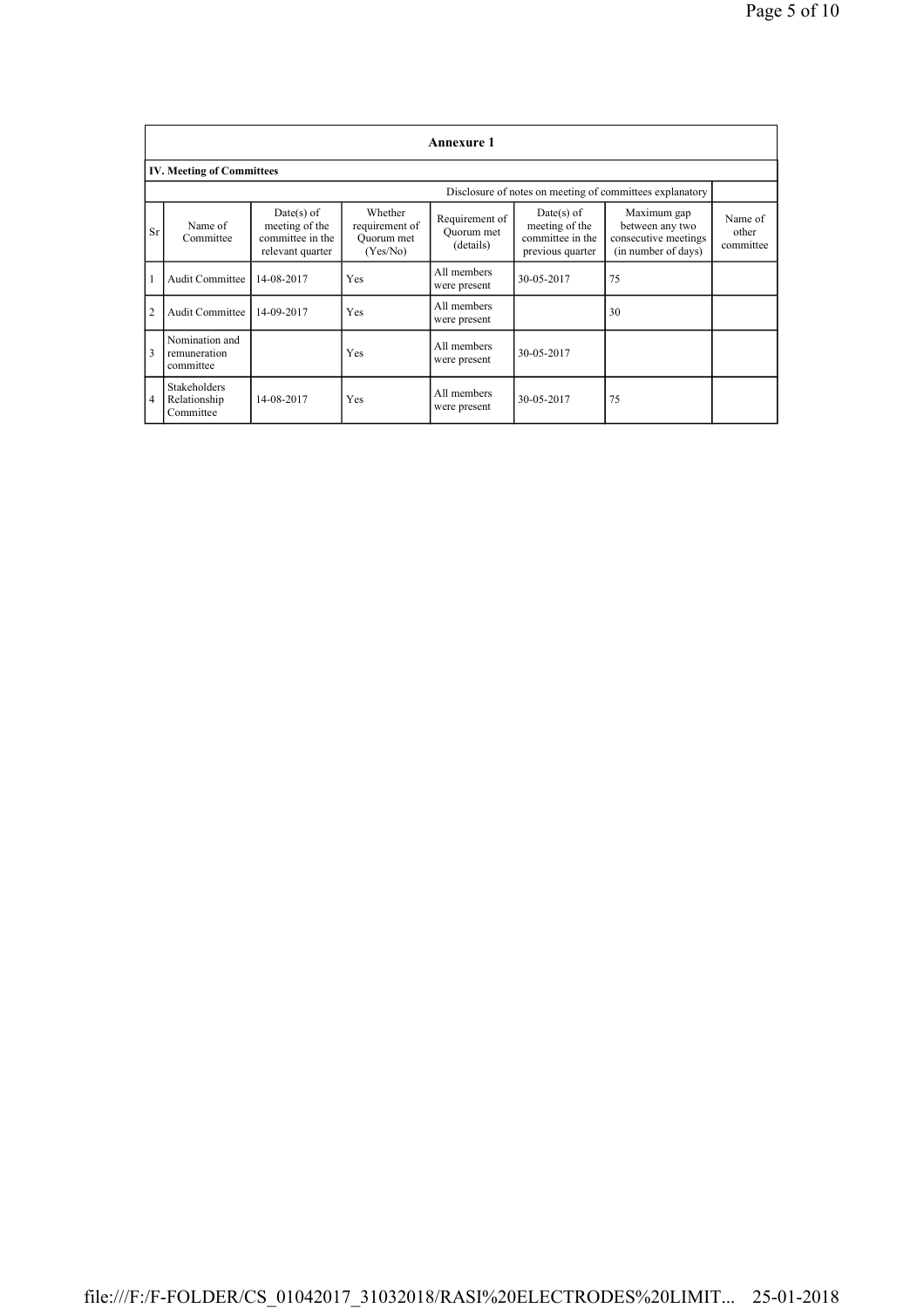|                | Annexure 1                                                                                                |                                  |                                                                    |  |  |
|----------------|-----------------------------------------------------------------------------------------------------------|----------------------------------|--------------------------------------------------------------------|--|--|
|                | V. Related Party Transactions                                                                             |                                  |                                                                    |  |  |
| Sr I           | Subject                                                                                                   | Compliance status<br>(Yes/No/NA) | If status is "No" details of non-<br>compliance may be given here. |  |  |
|                | Whether prior approval of audit committee obtained                                                        | Yes                              |                                                                    |  |  |
| $\overline{2}$ | Whether shareholder approval obtained for material RPT                                                    | NA                               |                                                                    |  |  |
| $\overline{3}$ | Whether details of RPT entered into pursuant to omnibus approval<br>have been reviewed by Audit Committee | NA                               |                                                                    |  |  |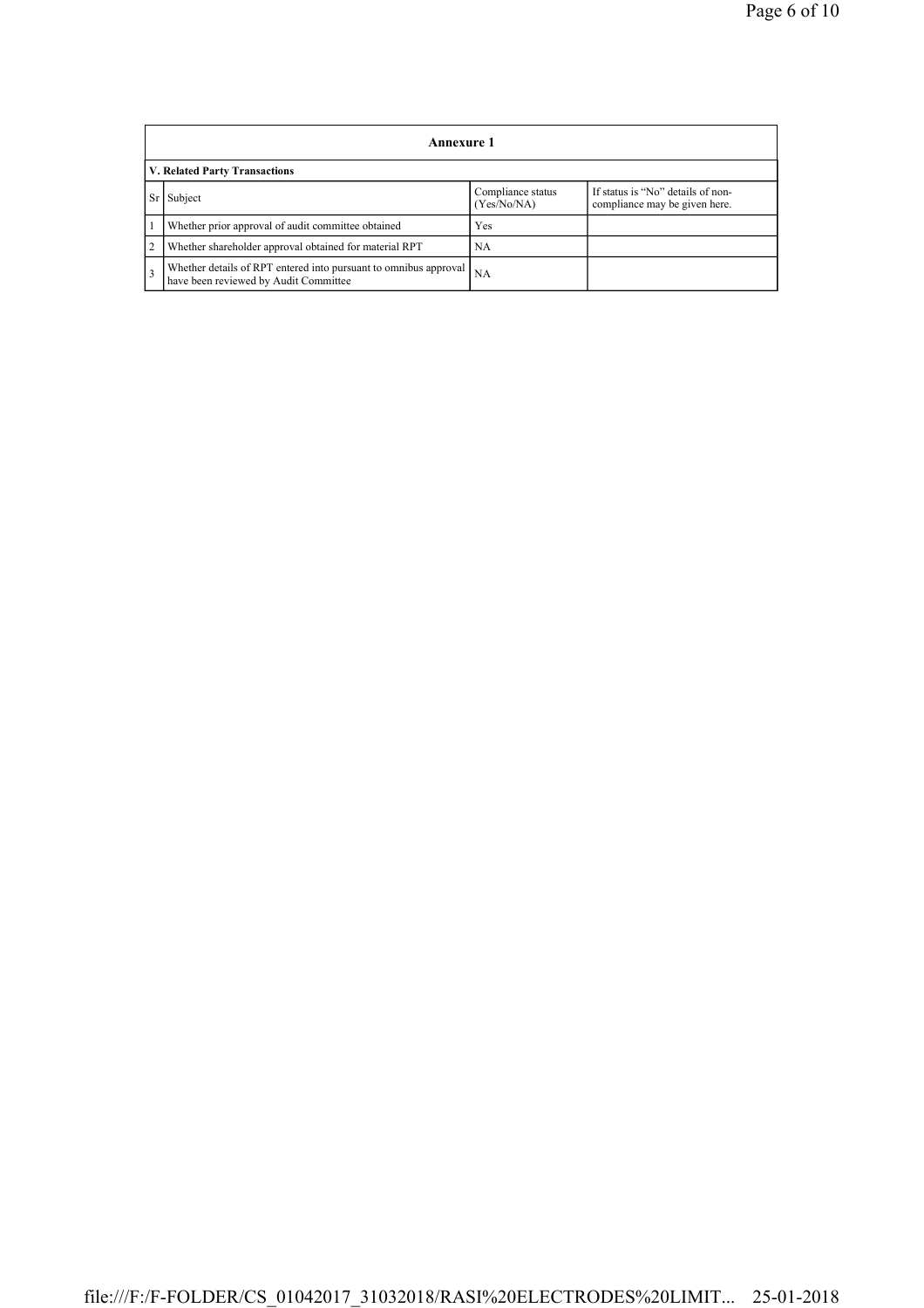|                         | <b>Annexure 1</b>                                                                                                                                                                                               |                               |  |  |  |
|-------------------------|-----------------------------------------------------------------------------------------------------------------------------------------------------------------------------------------------------------------|-------------------------------|--|--|--|
|                         | <b>VI.</b> Affirmations                                                                                                                                                                                         |                               |  |  |  |
| Sr                      | Subject                                                                                                                                                                                                         | Compliance status<br>(Yes/No) |  |  |  |
| 1                       | The composition of Board of Directors is in terms of SEBI (Listing obligations and disclosure requirements)<br>Regulations, 2015                                                                                | Yes                           |  |  |  |
| $\overline{2}$          | The composition of the following committees is in terms of SEBI(Listing obligations and disclosure<br>requirements) Regulations, 2015 a. Audit Committee                                                        | Yes                           |  |  |  |
| $\overline{\mathbf{3}}$ | The composition of the following committees is in terms of SEBI(Listing obligations and disclosure<br>requirements) Regulations, 2015. b. Nomination & remuneration committee                                   | Yes                           |  |  |  |
| $\overline{4}$          | The composition of the following committees is in terms of SEBI(Listing obligations and disclosure<br>requirements) Regulations, 2015. c. Stakeholders relationship committee                                   | Yes                           |  |  |  |
| 5                       | The composition of the following committees is in terms of SEBI(Listing obligations and disclosure<br>requirements) Regulations, 2015. d. Risk management committee (applicable to the top 100 listed entities) | <b>NA</b>                     |  |  |  |
| 6                       | The committee members have been made aware of their powers, role and responsibilities as specified in SEBI<br>(Listing obligations and disclosure requirements) Regulations, 2015.                              | Yes                           |  |  |  |
| $\overline{7}$          | The meetings of the board of directors and the above committees have been conducted in the manner as specified<br>in SEBI (Listing obligations and disclosure requirements) Regulations, 2015.                  | Yes                           |  |  |  |
| 8                       | This report and/or the report submitted in the previous quarter has been placed before Board of Directors.                                                                                                      | Yes                           |  |  |  |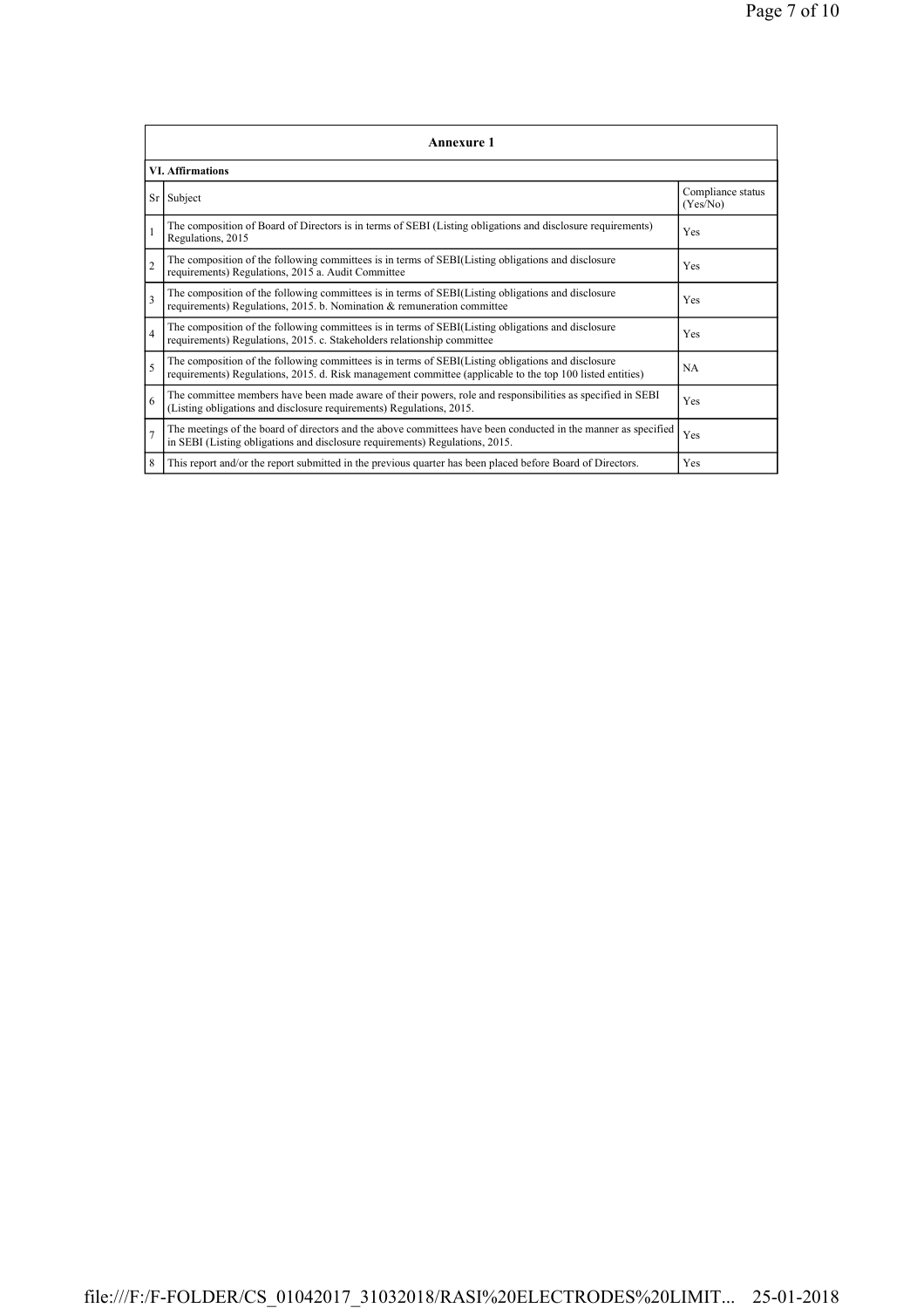|                | <b>Annexure III</b>                                                                                                                                                                  |                                         |                                  |                                                                      |  |
|----------------|--------------------------------------------------------------------------------------------------------------------------------------------------------------------------------------|-----------------------------------------|----------------------------------|----------------------------------------------------------------------|--|
|                | Annexure III to be submitted by listed entity at the end of 6 months after end of financial year along-with second quarter report of<br>next financial year                          |                                         |                                  |                                                                      |  |
|                | <b>I. Affirmations</b>                                                                                                                                                               |                                         |                                  |                                                                      |  |
| <b>Sr</b>      | Broad heading                                                                                                                                                                        | Regulation<br>Number                    | Compliance status<br>(Yes/No/NA) | If status is "No" details of<br>non-compliance may be<br>given here. |  |
|                | Copy of the annual report including balance sheet, profit and<br>loss account, directors report, corporate governance report,<br>business responsibility report displayed on website | 46(2)                                   | Yes                              |                                                                      |  |
| $\overline{2}$ | Presence of Chairperson of Audit Committee at the Annual<br>General Meeting                                                                                                          | 18(1)(d)                                | Yes                              |                                                                      |  |
| 3              | Presence of Chairperson of the nomination and remuneration<br>committee at the annual general meeting                                                                                | 19(3)                                   | Yes                              |                                                                      |  |
| $\overline{4}$ | Whether "Corporate Governance Report" disclosed in Annual<br>Report                                                                                                                  | $34(3)$ read with<br>para C of Schedule | Yes                              |                                                                      |  |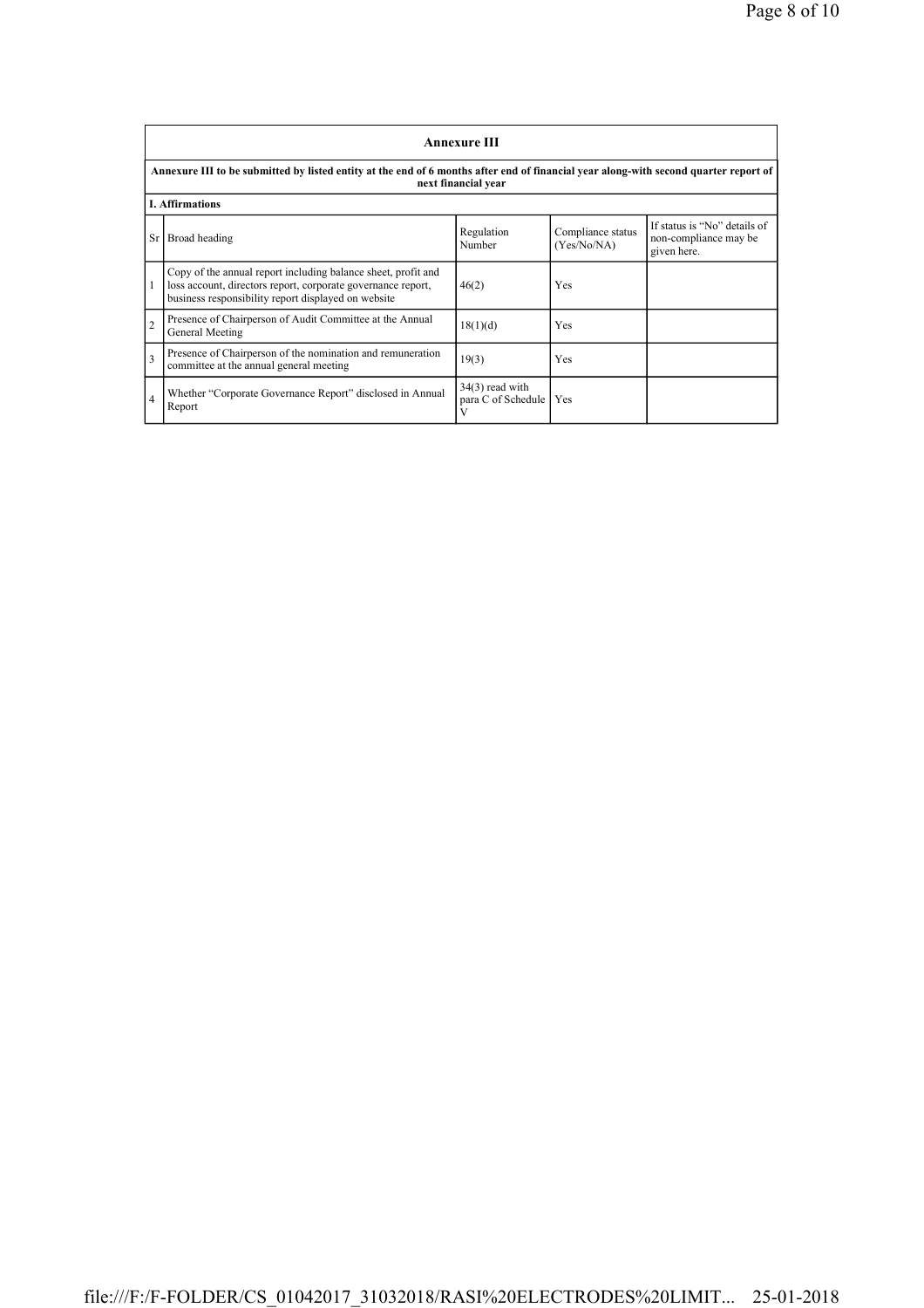| <b>Signatory Details</b> |                           |
|--------------------------|---------------------------|
| Name of signatory        | <b>B POPATLAL KOTHARI</b> |
| Designation of person    | <b>Managing Director</b>  |
| Place                    | <b>CHENNAI</b>            |
| Date                     | 13-10-2017                |